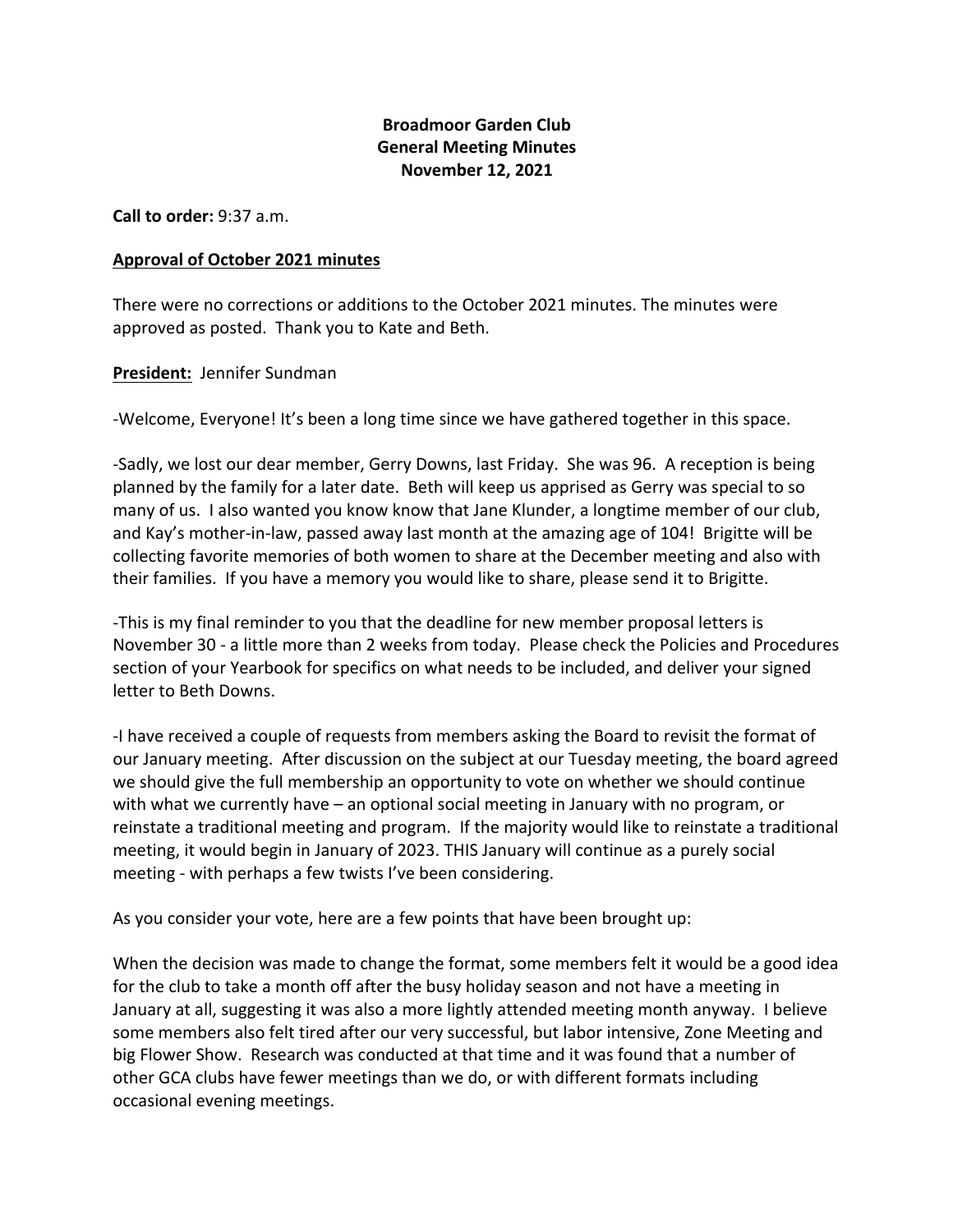Others in the club miss the traditional format. Some feel January is a time they are eager to get back to "normal" and that they look forward to attending a regular general meeting in a month with few other obligations. They miss the additional opportunity for a stimulating program and speaker. Some also feel new members should be wowed by our strong educational component sooner than the February meeting.

In 2019, it was decided to try an optional "social" meeting - an opportunity for members who desired to gather together, but for others to just take a break. That particular meeting ended up as a time for members to share their thoughts on a variety of club related policies via smaller group discussions.

-Ballots were distributed/collected. Beth will send out an email so that those not in attendance Friday will also have an opportunity to vote. If the majority would like to go back to having a traditional January meeting, Lisa and the program committee will add that to their slate when they begin meeting the beginning of next year. If not, we will continue with what we are currently doing. I will let you know the results when we have them compiled.

# **First Vice President:** Pam Thatcher

-Pam gave an update on what Silver Key needs for our annual collection of donations at the December general meeting and distributed gift bags for members to fill and return*. This year Silver Key would ONLY like to receive the items on this list. Please select one or more items to bring to the December meeting/transfer to a small organza gift bag which will be provided. Total value should be \$10 per bag.* • \$1 holiday lottery scratch ticket • Candy • Face mask • Fancy soap • Hand Sanitizer • Hand warmers • Holiday ornament • Individual drink packets (e.g., tea, hot chocolate, apple cider) • Individual snacks (e.g., cookie, trail mix, jerky) • Key ring • Lip balm • Mints, Tic Tacs, gum • Nice pens or pencil • Notepad, sticky notes • Small games (e.g., deck of cards, small puzzle) • Small gift card (e.g., Starbucks, Walmart) • Hand lotion Please note: All items should gender neutral. No homemade food can be distributed.

### **Second Vice President:** Anne Bradley

-New Member Orientation will be Monday, January 10 at 1:00 p.m. at Anne's home. All Committee chairs should plan to attend to give a brief rundown of what your committee is all about. If you can't attend, please find another member of your committee to substitute. Also, at least one sponsor of each newly elected member should plan to attend.

### **Recording Secretary:** Kate Wilder, no report.

### **Corresponding Secretary:** Beth Downs, no report.

-Jennifer commended Beth on a great job with our October newsletter.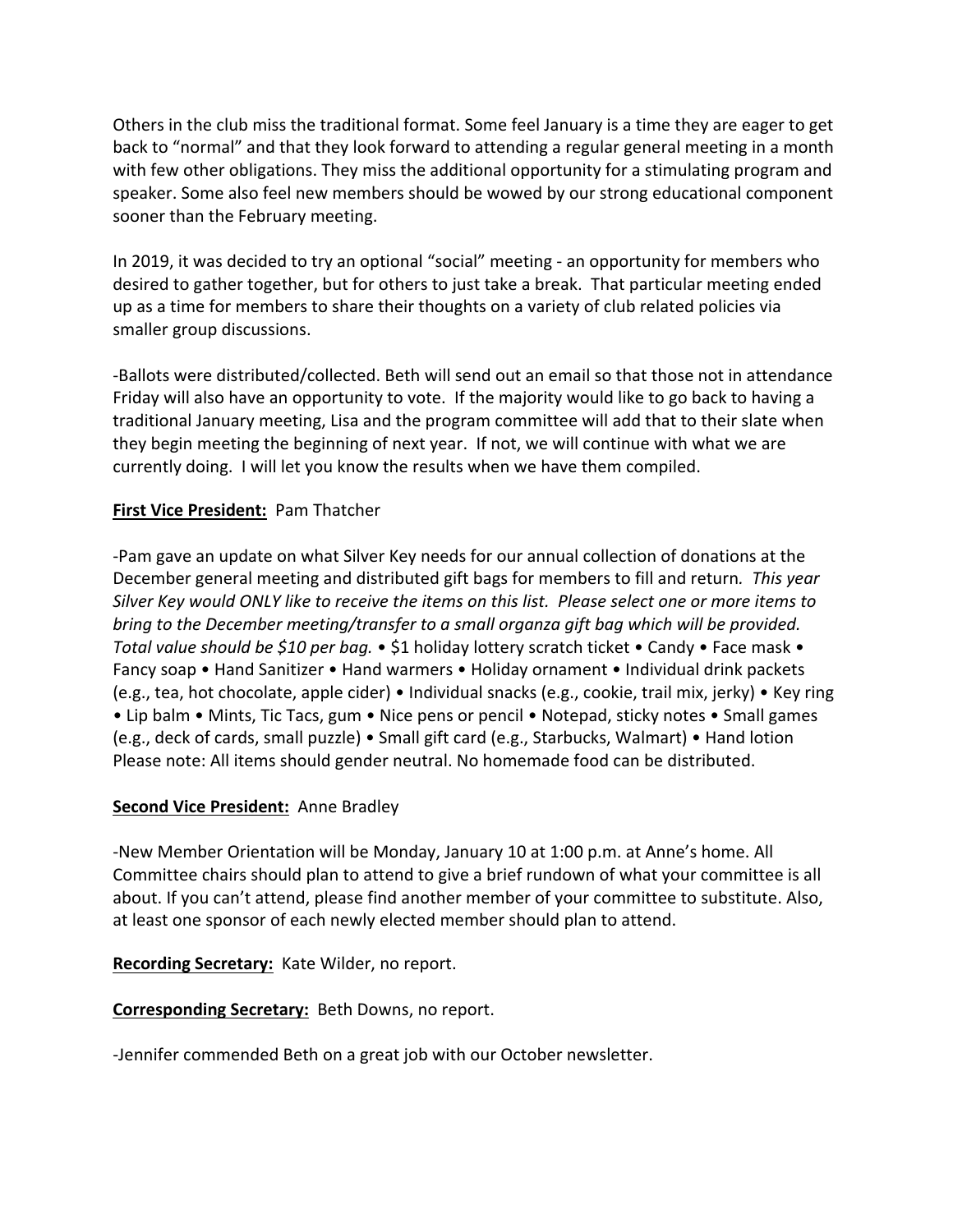## **Treasurer:** Chelle Mason

\$67,801.13 Money Market \$39,357.83 Operating

A link to a "Cheddarup" collection page will be sent out for anyone preferring an online format to pay for Hoedown tickets. A small fee will be charged by the site if you choose to use it, but BGC will still receive the full ticket amount. Personal checks also fine.

### *STANDING COMMITTEES*

**Awards & Scholarships:** Brigitte Foss is excused.

-Brigitte is collecting memories of Gerry Downs and Jane Klunder to share in December.

## **Civic:** Joan Schulz

-The grant application has been sent out to the Civic committee to pass on to potential recipients. If any other member would like one sent to them or an organization, please let Joan know. Applications are due back by January 15, 2022.

## **Conservation:** Cathy Plush is excused.

-A group of Conservation Committee members enjoyed learning about a Colorado School of Mines project to Recover and Reuse some of the water our city gathers in the high mountains and pipes miles and miles down to the Front Range. With predictions of increasing drought, the possibility of using water that we put so much effort into importing, more than one time, seems like a good idea. Put through many types of cleaning processes that remove everything including pharmaceuticals, the water was crystal clear and tasted no different than what comes out of our faucets now.

-Saving Salmon Conservation Study Conference - November 17, online. Sign up via GCA.

# **Flower:** Meredith Donner

- Enjoyed a fun committee meeting watching GCA's Flower Flash video, and also a great workshop creating dried flower wreaths with Ellen's Flowers. It was harder than it looked! Meredith showed hers to the membership.

No committee meeting in November.

### **-December 2:**

"Modern Design for the Holidays", presented by Lori Goede at Cheyenne Mountain Country Club, 1-3 p.m. Please make checks payable to *Skyway Creations*. \$65 per person, limited to 40 attendees, price includes container and materials. Open to full membership.

### **-December 8:**

GCA Floral Design Conference - online. Must register ahead thru GCA.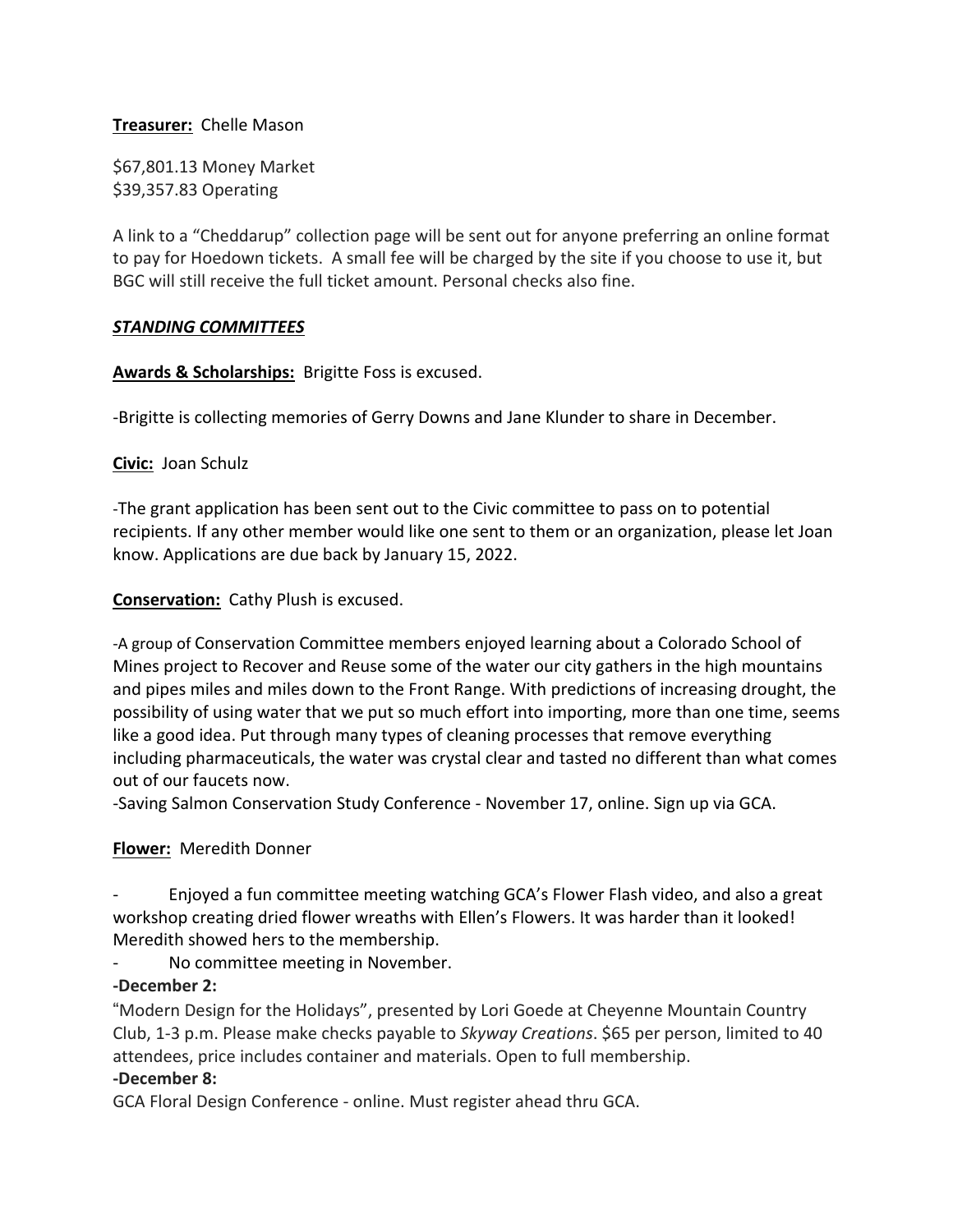## **-January:**

We have rescheduled our December meeting for January 19 at 10:00 a.m. It will kick-off the planning of our in-club Flower Show in September. Everyone is welcome and they would love your ideas for a Flower Show title and theme.

**Horticulture:** Susan Wallnutt is excused. Sherry Coutts gave her report.

-The seed starting workshop at Sarah Young's on October 19 was fun and well attended. Sarah shared her techniques including unique growing mediums, lights, and timing. -Sherry Coutts and Mary Weller shared the first of an entertaining 3 part series of lessons on scientific nomenclature as it applied to plant tags.

**Hospitality:** Denise Sheridan is excused. Suzy Connaughton gave her report.

-Today's hostesses are: Sara Howsam, Judy Sellers, Joan Schulz and Sarah Young. -December luncheon will be held at CMCC. Hostesses will be Eve Barrett, Mary Henson, Amy Osborne and Kim Walsh.

-*Hoedown Report*: An invitation was placed on each chair at meeting.

Date is set for December 16<sup>th</sup> - 6:00 p.m., cocktails, 7:00 p.m. dinner. Ticket price is \$70/person. Drink tickets will be on sale that evening. An email will be sent out to the membership with Cheddarup link. Payment by personal checks is also fine. Checks can be mailed/given to Denise or Chelle. Please email Denise Sheridan if you have seating preferences.

# **Photography:** Mallory Sharp

-The photography committee met at Mallory's home and reviewed photos taken at McAllister House and Carnegie Library. Next assignment is to take photos of Rockledge Ranch and Aiken Canyon. Committee will meet again November 17th, 4:30 p.m. at Lynn Cool's home. -Please cast your votes in GCA's Focus online contest before December 1<sup>st</sup>. Jennifer Sundman had two photos selected for the contest.

-Thru the Lens - several of our members submitted photos to this Zone XII fall photo compilation. Mallory will try to find out how the membership can view this and let us know. -Our club's photography committee is one of 3 featured this month on the GCA's Zone XII Photography Landing page. It highlights Mallory Sharp's report on Ansel Adams. -On December 9 the committee will join with GHD for a trip to McAllister House.

### **Program:** Lisa Stedman

-Today's Program will be on Conservation and Environmental Issues at Chico Basin Ranch. -No Program in December - annual Christmas Luncheon at CMCC. -Program Committee meetings will start in January.

**Public Relations:** Jane Cosper, no report.